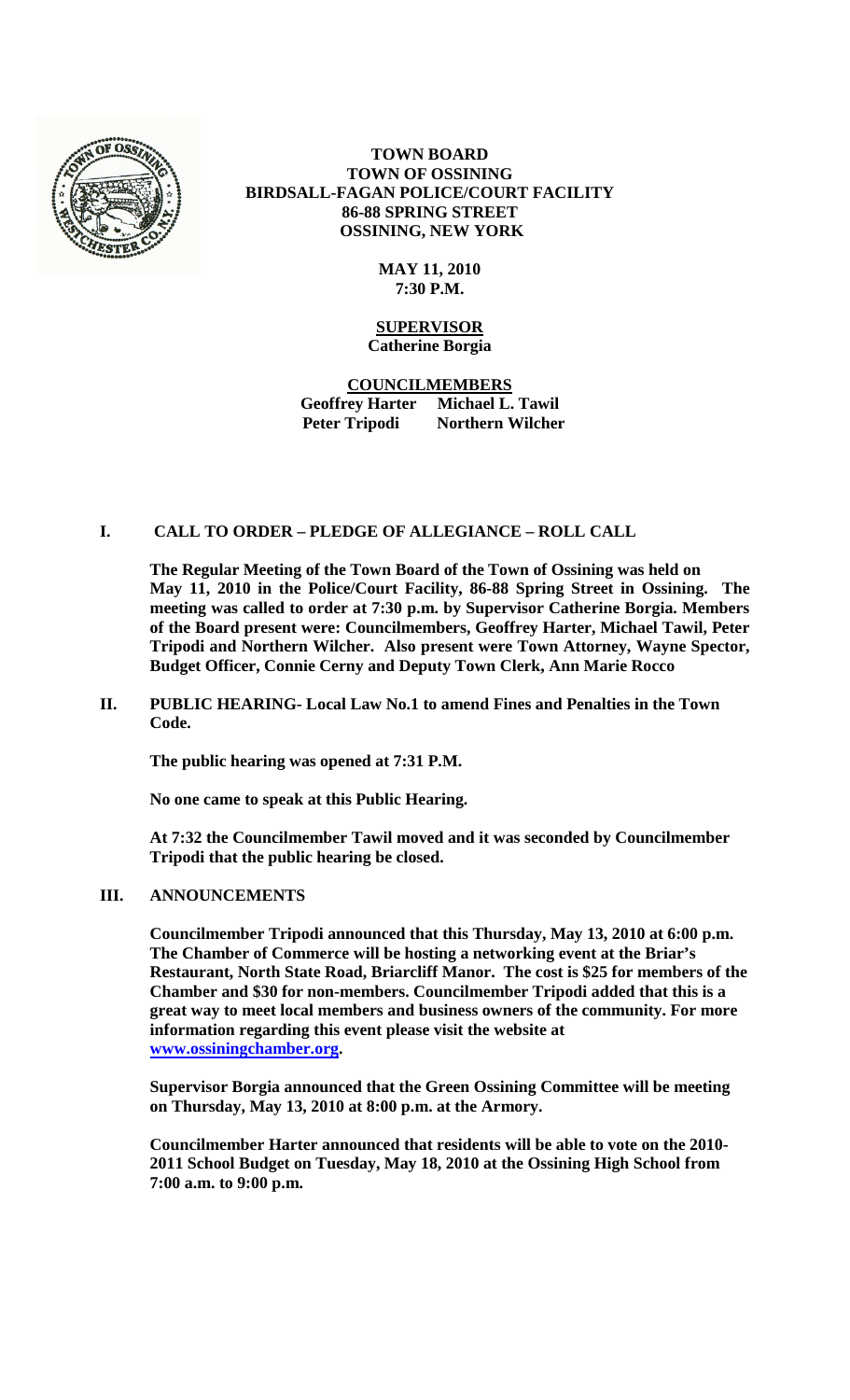**Supervisor Borgia announced the following:**

- **St. Ann's School will be celebrating their Anniversary this Saturday, May 15, 2010. The event will begin at 5:00 p.m. with a mass and then a party 6:00 p.m. The cost is \$75. If you are interested in this event, tickets are still available.**
- **The Ossining Boat and Canoe Club is having their Commissioning Day on Sunday, May 16, 2010 at 11:00 a.m.**
- **There will be a ribbon cutting at Liz Fitness this Sunday, May 16, 2010. This is a new fitness facility that will open in downtown Ossining across from the Post Office on Main Street.**
- **The Rotary Duck Race will be on Saturday, May 22, 2010, tickets are still available.**
- **The Ossining Community Action Program will be having a fundraiser on Sunday, June 27, 2010. This will be a Celebrity Chef Event.**
- **Supervisor Bogia thanked Mr. Costello for pointing out errors in the spelling of the student's names that participated and won the (Intel) International Science and Engineering Fair. The spelling errors have been corrected in the March 23, 2010 minutes. Once again, Supervisor Borgia congratulated the students from Briarcliff Manor High School, Gregory Ellson and Michelle Neider. The Ossining High School winners were: Sean Maiorano, Florence Kuhl, Camila Linneman, Dara Illowsky, Laura Hellmich, Charlotte Kleiman and Alina Lesnovskaya.**

### **IV. PUBLIC COMMENT ON AGENDA ITEMS-None**

### **V. BOARD RESOLUTIONS**

#### **A. Approval of Minutes**

**Councilmember Harter moved and it was seconded by Councilmember Tripodi that the following be approved:**

**Resolved, that the Town Board of the Town of Ossining hereby approves the April 27, 2010 Minutes of the Regular Meeting as presented.**

#### **Motion Carried: Unanimously**

## **B. Approval of Voucher Detail Report**

**Councilmember Tawil moved and it was seconded by Councilmember Wilcher that the following be approved:**

**Resolved, that the Town Board of the Town of Ossining hereby approves the Voucher Detail Report dated May 11, 2010 in the amount of \$266,794.60.**

> **Vote: 4 –1–0 Voting Aye: Harter, Tawil, Borgia, Wilcher Voting Nay: Tripodi**

**Councilmember Tripodi advised that he will be voting a negative on the voucher detail report. He believes that there are some items in the voucher detail report that could be changed such as the \$800 for the Yoga Instructor. Councilmember Tripodi felt that members of the community could possibly volunteer their services for this**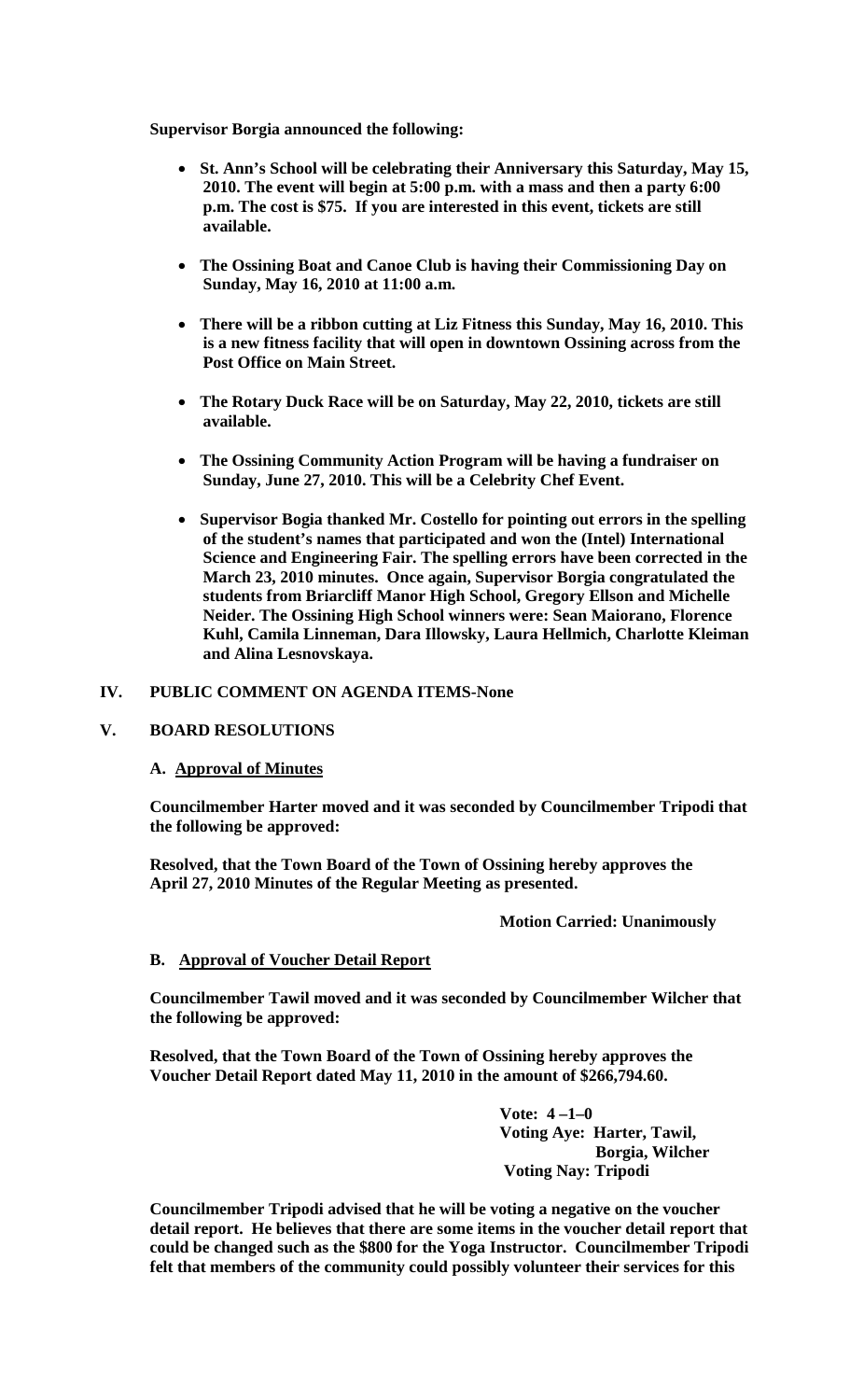**program. If there is someone that might be interested please contact the Town Board and/or the Town Supervisor's office.** 

**Supervisor Borgia added that this particular item on the voucher detail is for the Yoga class for the seniors. Again, if anyone is interested in volunteering their yoga services, please contact the Supervisor's office.**

# **C. Authorizing Temporary Beer & Wine Permit for Fundraiser at Cedar Lane Park**

**Councilmember Harter moved and it was seconded by Councilmember Tripodi that the following be approved:**

**Whereas, an applicant has completed an application to be submitted to the New York State Liquor Authority for a Temporary Beer & Wine Permit for a fundraiser to be held at Cedar Lane Park on Sunday, June 13, 2010 from 12:00p.m. until 6:00p.m.; now therefore be it**

**Resolved, that the Town Board of the Town of Ossining hereby authorizes the Supervisor to sign the application granting permission for the sale or service of alcoholic beverages by the applicant for consumption at Cedar Lane Park.**

**Motion Carried: Unanimously**

## **D. Personnel-Police Officer-Grade and Salary Change**

**Councilmember Wilcher moved and it was seconded by Councilmember Tripodi that the following be approved:**

**Resolved, that the Town Board of the Town of Ossining hereby acknowledges that John Butcher moves to Patrol 1st Grade effective May 17, 2010 with a salary of \$88,773 in accordance with the Town of Ossining Police Association agreement.**

**Motion Carried: Unanimously**

**Supervisor Borgia added that this is a routine upgrade as per the contract.**

#### **E. Town of Ossining Police Association-Stipulation of Agreement**

**Councilmember Wilcher moved and it was seconded by Councilmember Tripodi that the following be approved:**

**Resolved, that the Town Board hereby ratifies and approves the Stipulation between the Town and the Town of Ossining Police Benevolent Association for enhanced military leave benefits; and be it further**

**Resolved, that the Town Board hereby authorizes the Town Supervisor to execute the Stipulation on its behalf.** 

**Motion Carried: Unanimously**

**Councilmember Tripodi added that on behalf of the Board, he thanked the officer that will be going overseas to fight for our country.** 

**Councilmember Tawil added that one of our officers was called to go overseas to fight in Afghanistan. This particular officer is providing a service that we owe a great debt to.**

**Supervisor Borgia thanked the PBA and the Police Department to find the money to make this happen for one of our police officers.**

**F. Justice Court-Town Constable Re-Appointment**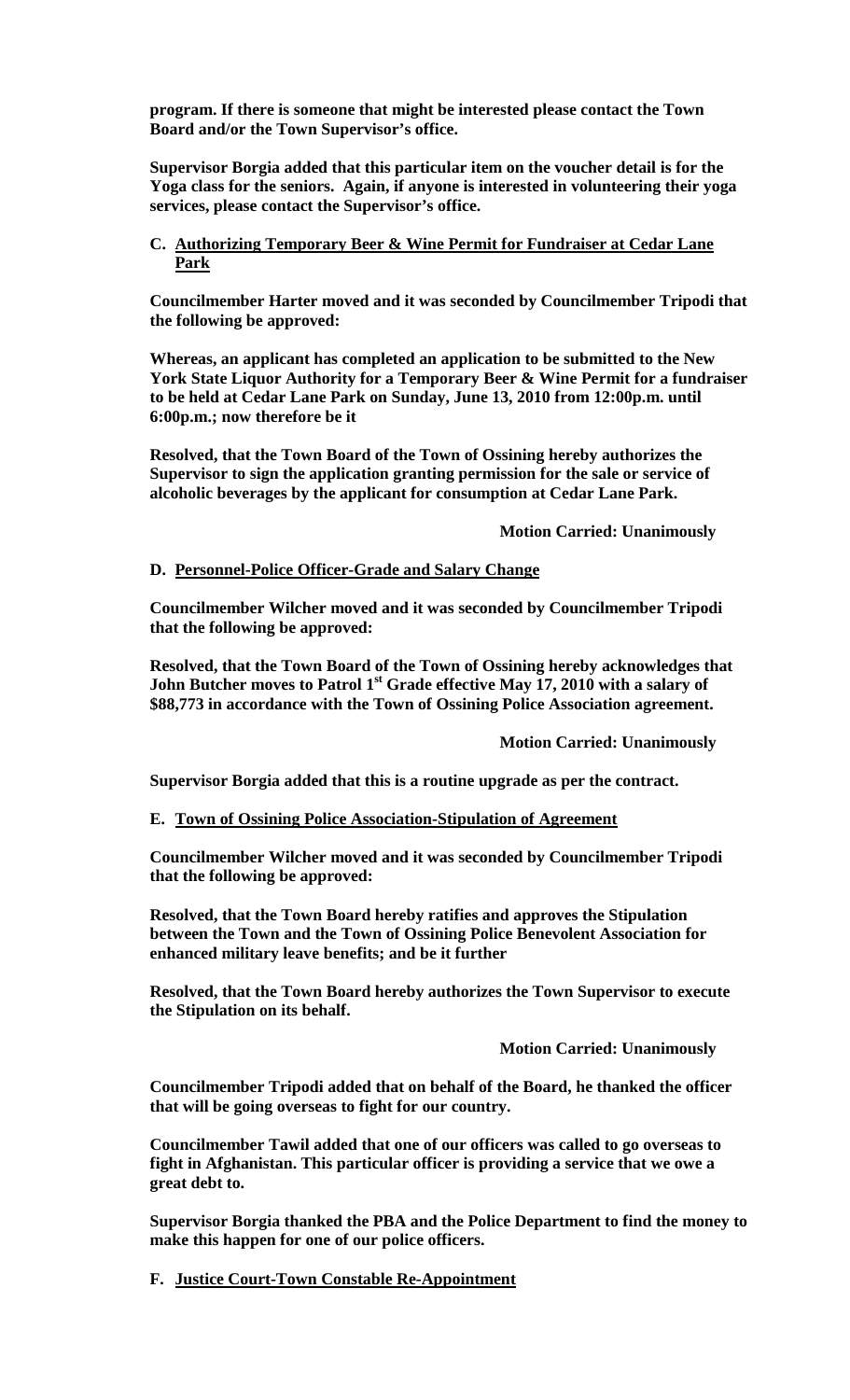**Councilmember Tripodi moved and it was seconded by Councilmember Tawil that the following be approved:**

**Resolved, that the Town Board of the Town of Ossining hereby re-appoints Carmen Carrero to the position of Town Constable, at an hourly rate of \$16.17 and \$30.00 per court session for Spanish interpretation to serve at the pleasure of the Board during calendar year 2010.**

**Motion Carried: Unanimously**

**Councilmember Tripodi added this is an acceptable re-appointment.** 

**Supervisor Borgia added that Ms. Carmen Carrero was a seventeen year employee with the Town of Ossining. She had moved to Florida and has now returned and expressed an interested in the Constable position and we are pleased to have her back.**

## **G. Agreement-Westchester County-GIS Shared Services**

**Councilmember Harter moved and it was seconded by Councilmember Wilcher that the following be approved:**

**Resolved, that the Town Board of the Town of Ossining hereby authorizes the Town Supervisor to enter into an intermunicipal agreement with Westchester County for the purpose of sharing geographic information system ("GIS") data. The term of this agreement will commence November 1, 2009 and terminate on October 31, 2014, unless terminated earlier in accordance with the provisions of the contract. There is no fee associated with the exchange of data between the Town of Ossining and Westchester County.**

## **Motion Carried: Unanimously**

## **H. Town Property-Declaring Surplus Equipment**

**Councilmember Tawil moved and it was seconded by Councilmember Harter that the following be approved:**

**Resolved, that the Town Board of the Town of Ossining hereby declares the following senior nutrition vehicle as surplus and authorizes the sale of, to the best offer made; however; if no sale is able to be made due to the poor condition of the vehicle, the Town Board authorizes the equipment to be disposed of:**

**VIN YEAR/MODEL 1FDXE40S8WHB01110 1998 Ford Bus**

#### **Motion Carried: Unanimously**

**Supervisor Borgia added that this is a bus that we replaced with our CDBG funding that was received earlier this year.** 

**Councilmember Tripodi added that he would like to work together to create a surplus policy. He believes that there is a conflict of interest if a Town employee bids on surplus equipment.** 

**Supervisor Borgia added that the particular situation that Councilmember Tripodi is referring to is the employee who purchased the equipment was only able to bid on it after we put it up for auction twice. In general, the sale of town property should be handled in a hand's off manner.**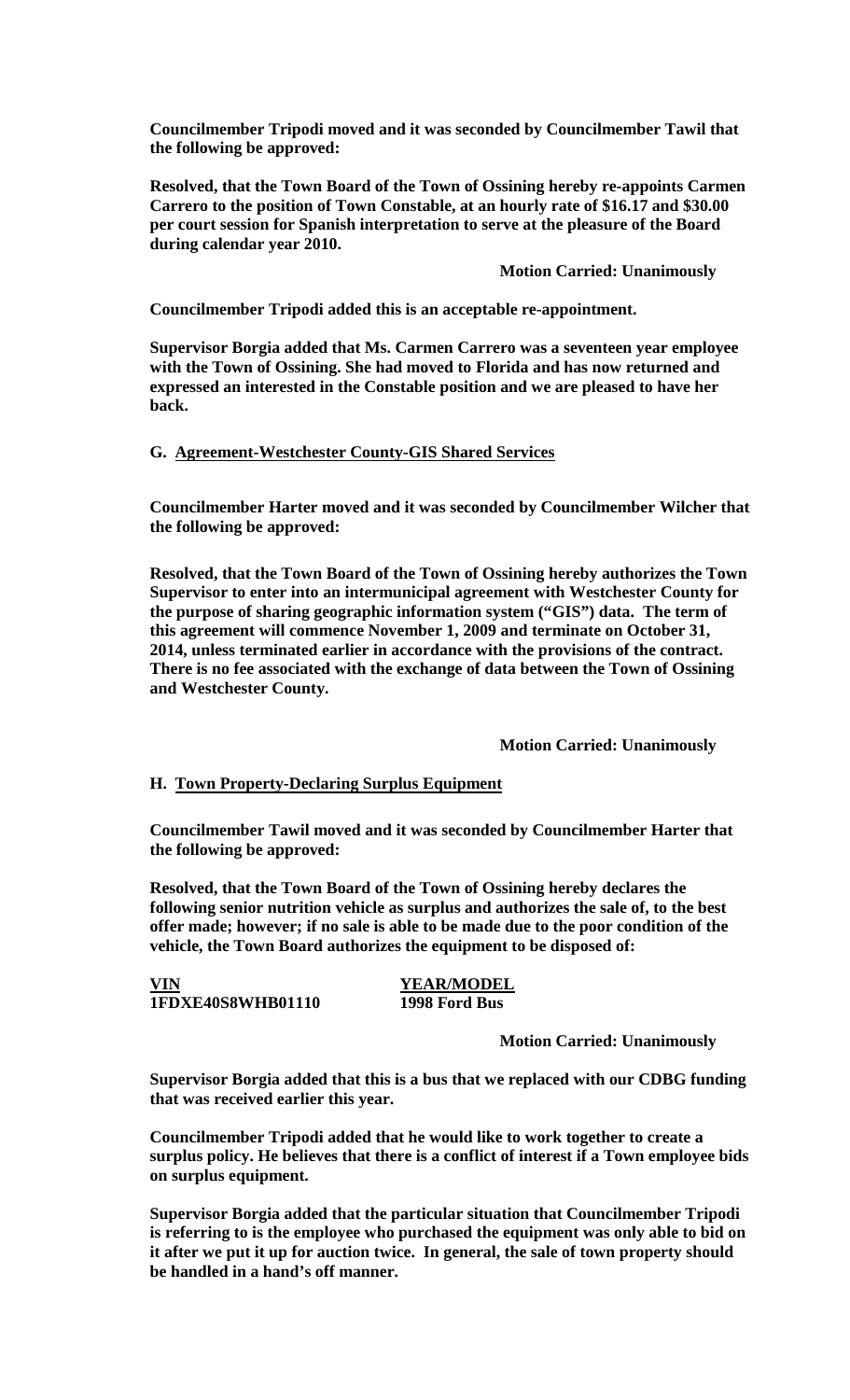## **I. Senior Services-Westchester County Food Establishment Permit Renewal**

**Councilmember Harter moved and it was seconded by Councilmember Tripodi that the following be approved:**

**Resolved, that the Town Board of the Town of Ossining hereby authorizes the Supervisor to execute and deliver an application to the Westchester County Department of Health for a permit to operate a food service establishment at the Community Center for senior citizens for the period July 1, 2010-June 30, 2011.**

## **Motion Carried: Unanimously**

**Supervisor Borgia advised that this is a continuation of our every week day delivery of our food service.**

#### **J. Highway Department-Seasonal Appointment**

**Councilmember Wilcher moved and it was seconded by Councilmember Tripodi that the following be approved:**

**Resolved, that the Town Board of the Town of Ossining hereby appoints Hurley Shealy, James Street, Ossining, to the seasonal position of Laborer in the Highway Department at a rate of \$12.00/hr effective May 12, 2010.**

**Motion Carried: Unanimously**

**Supervisor Borgia added that this person comes as a recommendation from our Highway Superintendent.**

#### **K. Adoption of the Stormwater Management Plan**

**Councilmember Harter moved and it was seconded by Councilmember Tawil that the following be approved:**

**Whereas, the Town of Ossining is a regulated MS4 under the Federal Phase II Stormwater Management Program; and**

**Whereas, Federal and State laws require urbanized communities to establish local Stormwater Management programs whose goal is to maintain pre-development runoff conditions; and**

**Whereas, the State/Federal Stormwater Management Program allows flexibility for local governments to manage stormwater in a way that suits their own individual conditions; and**

**Whereas, the Town of Ossining is required to develop and adopt a Stormwater Management Program Plan that describes how the Town will achieve measurable goals toward implementing the five minimum measures required by the Stormwater Management Plan; and be it further**

**Resolved, that the Town's Consulting Engineer recommends adoption of the Stormwater Management Program Plan dated May 2010; now therefore be it**

**Resolved, that the Town Board of the Town of Ossining hereby adopts the Stormwater Management Program Plan dated May 2010 to establish stormwater management requirements and to protect and safeguard the health, safety, and welfare of public residing in the Town of Ossining.** 

**Motion Carried: Unanimously**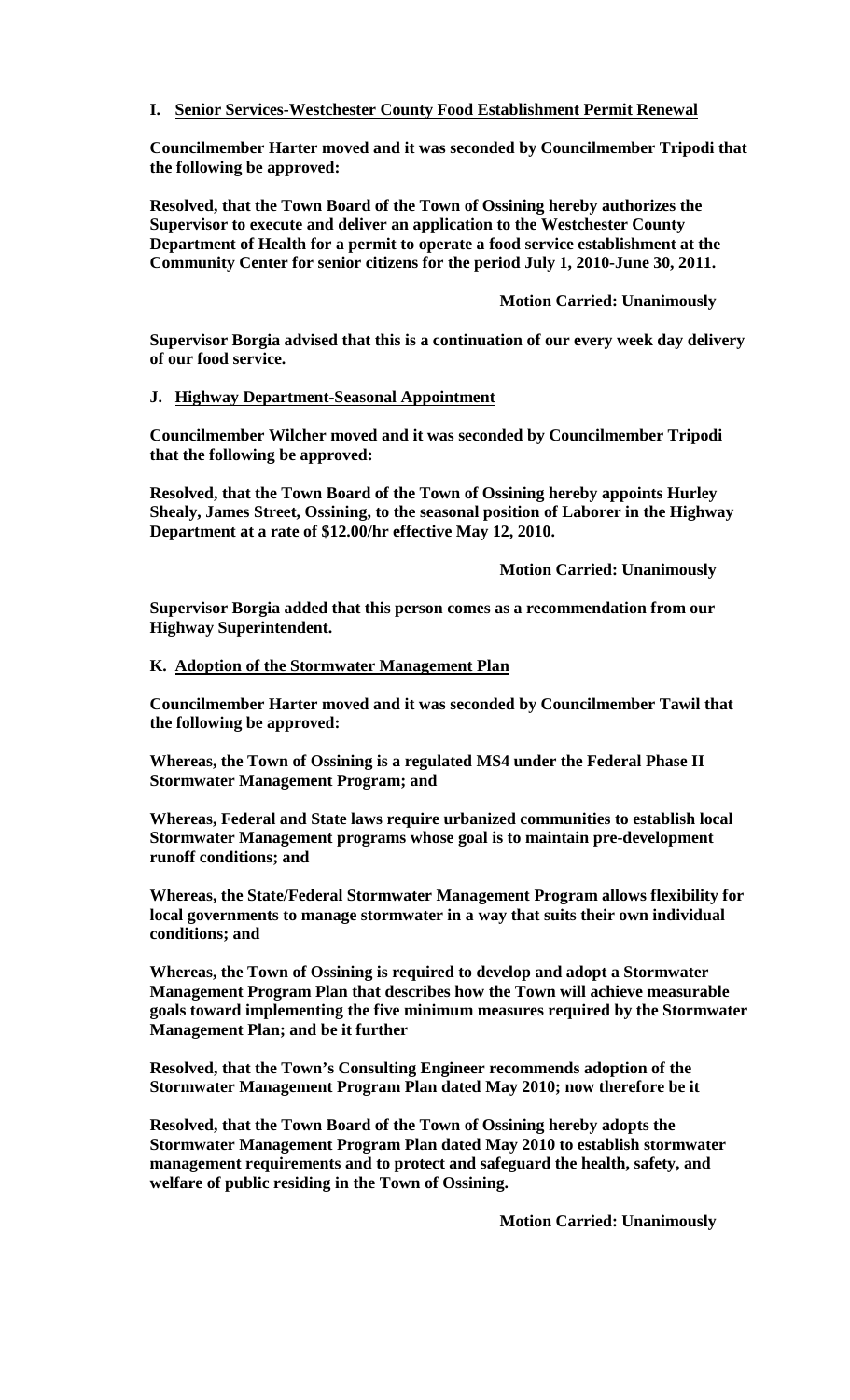**Supervisor Borgia thanked the Project Manager, Connie Cerney for her work on this project. We are now in compliant with one of the provisions of this federally mandated MS4 program.**

## **L. Finance-Amendment to Investment Policy**

**Councilmember Tawil moved and it was seconded by Councilmember Wilcher that the following be approved:**

**Whereas, the Town Board adopted an investment policy on January 12, 2010; and**

**Whereas, the Town Board of the Town of Ossining wishes to amend Section VI-Internal Controls to further enhance and safeguard the receipt of all revenues collected by town employees and/or officials; now therefore be it** 

**Resolved, that Section VI-Internal Controls is hereby amended to read as follows (matter to be deleted in [brackets] and matter to be added is underlined:**

## **VI. INTERNAL CONTROLS**

**It is the policy of the Town of Ossining for all monies collected by any officer or employee of the government to transfer those funds to the [Town Supervisor within five days of deposit, or the time period specified in law, whichever is shorter.] Finance Department and deposited in a designated Town of Ossining revenue account within one business day of receipt of the funds. The Town Supervisor's office shall receive a copy of the transaction record. Employees will receive a written receipt for any cash amounts forwarded to the finance department and should maintain original receipt(s) in department records and copies of the receipt(s) in personal records.** 

**The Town Supervisor is responsible for establishing and maintaining an internal control structure to provide reasonable, but not absolute, assurance that deposits and investments are safeguarded against loss from unauthorized use or disposition, that transactions are executed in accordance with management's authorization and recorded properly, and are managed in compliance with applicable laws and regulations.**

#### **Motion Carried: Unanimously**

**Supervisor Borgia added that this is an enhancement to an existing policy.**

#### **M. Finance-Amendment to Employee Business Expense Policy**

**Councilmember Tawil moved and it was seconded by Councilmember Harter that the following be approved:**

**Whereas, the Town Board adopted an employee business expense policy on January 12, 2010; and**

**Whereas, the Town Board of the Town of Ossining wishes to amend the section that describes the use of petty cash for employee reimbursements in order to further enhance and safeguard the use and maintenance of petty cash; now therefore be it** 

**Resolved, that the petty cash section in the employee business expense policy is hereby amended to read as follows (matter to be added is underlined):**

## **Use of Petty Cash for Employee Reimbursements**

**Petty cash should be used minimally for the reimbursements of employee expenses. It should be remembered that petty cash should require replenishment no more than once a month. Further, any reimbursement made of employee expenses through petty cash still requires appropriate receipts and authorization from the Town Supervisor.**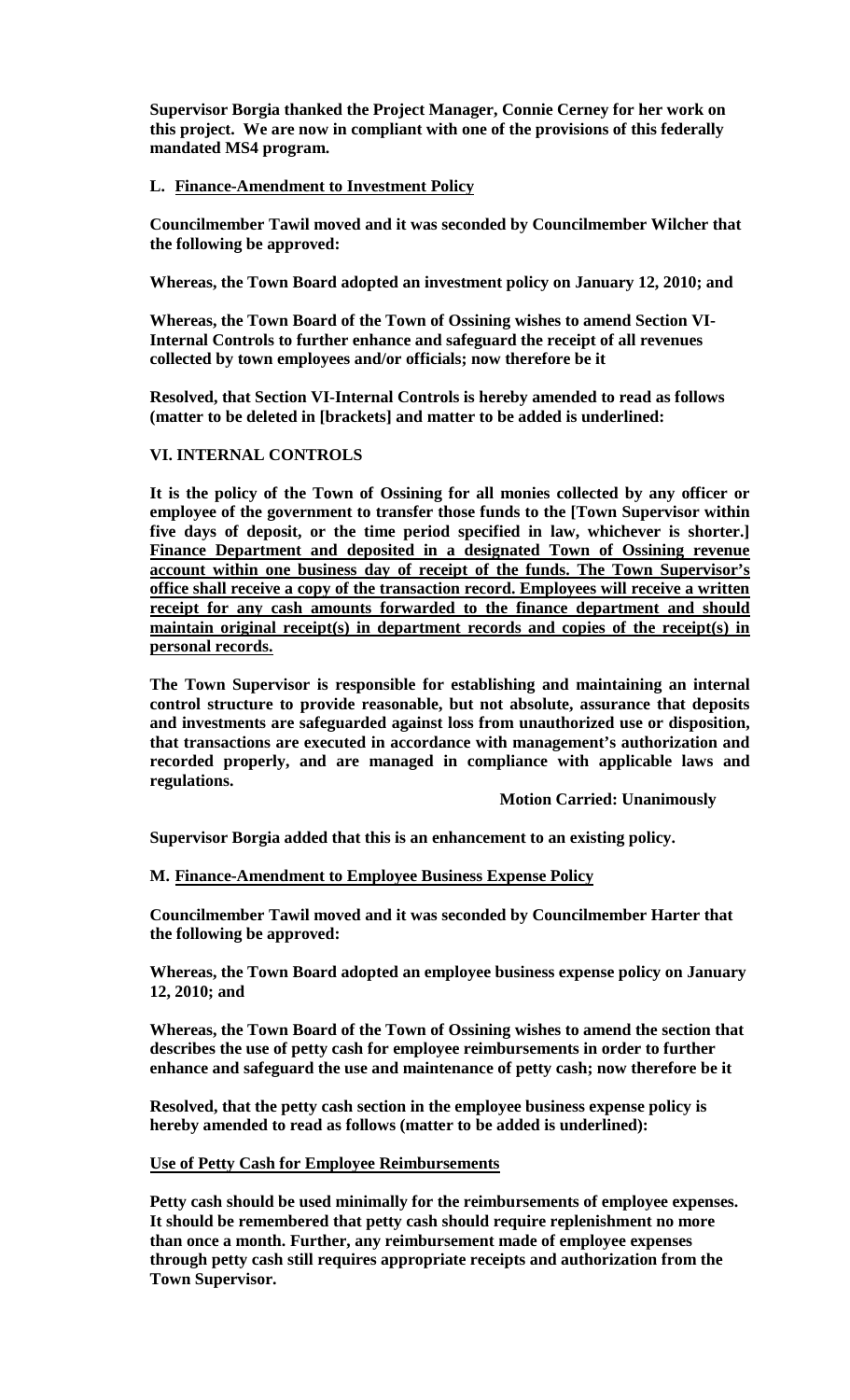**Complete bookkeeping must be maintained for any authorized petty cash accounts, including maintenance of paper receipts for any items spent and a ledger of sums in an out, which shall be turned over quarterly to department heads and the finance department, with copies to the Supervisor's office.**

**Employees are allowed to maintain private office funds with their own money for the purchase of coffee, paper, birthday cakes, and other sundry personal supplies. Town resources are not to be used to purchase such items.**

# **Motion Carried: Unanimously**

# **VI. MONTHLY REPORTS**

**Councilmember Harter moved and it was seconded by Councilmember Tawil that the following be approved:**

**Resolved, that the Town Board of the Town of Ossining hereby accepts the Monthly Report for the month of April 2010 from the Town Clerk's Office and Tax Receiver's office.**

## **Motion Carried: Unanimously**

# **VII. VISITOR RECOGNITION**

**Bobby Williams, Spring Street discussed the consolidation between the three municipalities. Mr. Williams had the following questions:**

- **Is everyone serious about the three municipalities doing the right thing on this police study?**
- **Would a consultant be a waste of time and money?**

**Supervisor Borgia answered Mr. Williams' question regarding the police study. She believes that they are serious about doing the right thing it's just a question of what the right thing turns out to be.** 

**Supervisor Borgia feels that the consultant would not be a waste of time and money because we have gathered data that we did not have before. At this time, we are at the beginning stages, we have hired the consultant as part of a grant and we wanted them to do a very comprehensive look at all three municipalities. We are hoping to have a final report soon. Once the report is received, we schedule public meetings with all three municipalities. Supervisor Borgia added that we are very proud of our Town Police Department. They are very innovative at looking at new ways in doing policing which does save tax payers money. At this time, no decisions have been made and there are opportunities to do things better. We are looking forward to working with the other two municipalities.** 

**Councilmember Tawil added that this is a very exciting project between all the municipalities and encouraged all members of the communities to come to the public meetings once the reports are released.**

**Councilmember Tripodi commented that he has already observed a great deal of cooperation between the three police departments; especially between the Town of Ossining and Village of Briarcliff Police Departments.** 

**Mr. Arthur Sullivan, Town of Ossining (Town Outside) was present to discuss his water bill. Mr. Sullivan paid his water bill late and paid his penalty. He had the following questions:**

- **How are water bills transferred to the town?**
- **How were they selected?**